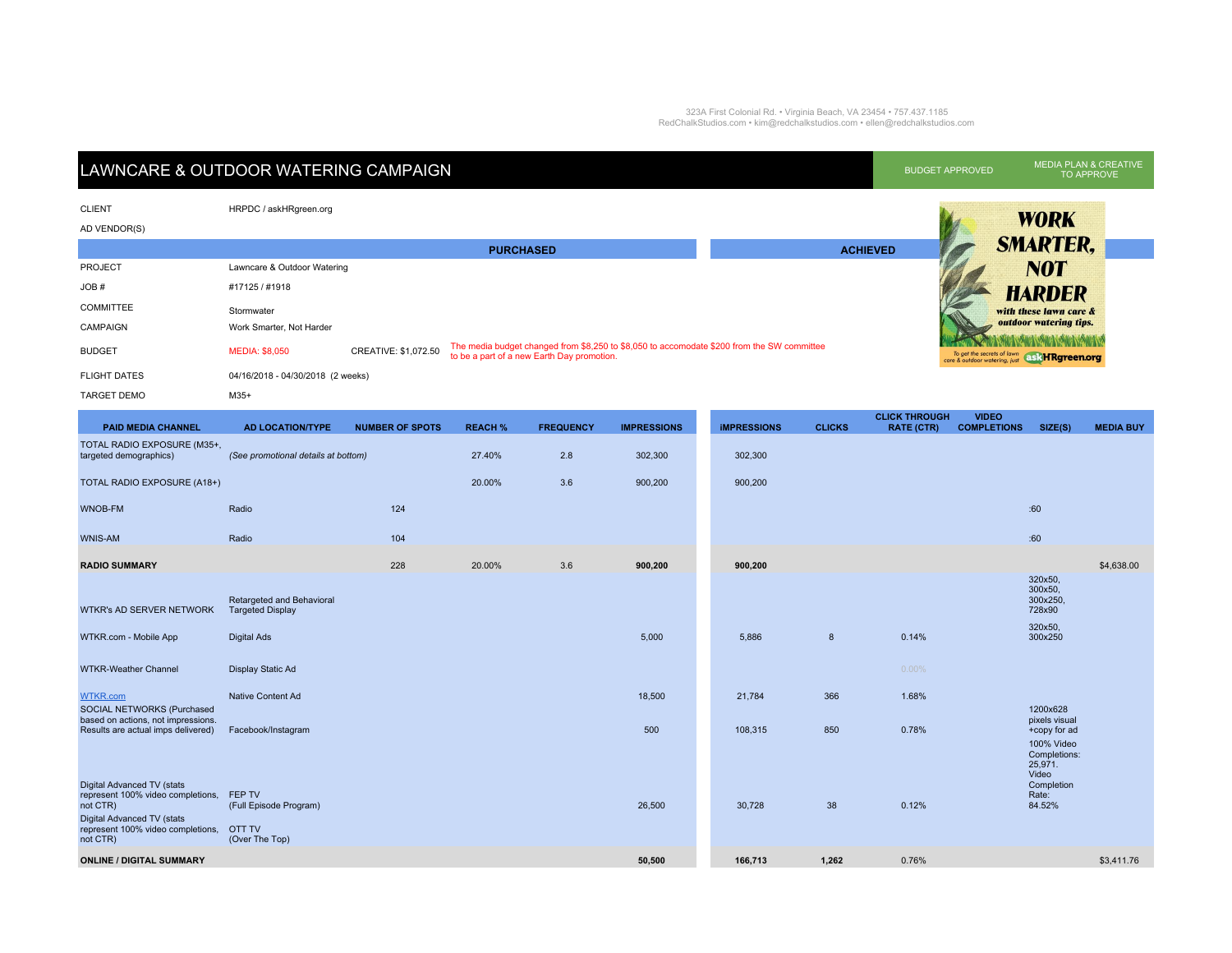|                                                     |                                                                                        |              |                   |                      |                     |                     |                                     |              | <b>SUBTOTAL:</b><br><b>Media Buy</b> | \$8,049.76  |
|-----------------------------------------------------|----------------------------------------------------------------------------------------|--------------|-------------------|----------------------|---------------------|---------------------|-------------------------------------|--------------|--------------------------------------|-------------|
| ADDED VALUE                                         |                                                                                        |              |                   |                      |                     |                     |                                     |              |                                      |             |
| <b>Added Value for Stations</b>                     |                                                                                        |              |                   |                      |                     |                     |                                     |              |                                      | \$4,140.00  |
| <b>Added Value for Digital</b>                      |                                                                                        |              |                   |                      |                     |                     |                                     |              |                                      | \$1,013.46  |
| <b>ADDED VALUE SUMMARY</b>                          |                                                                                        |              |                   |                      |                     |                     |                                     |              | <b>SUBTOTAL:</b><br>Added Value      | \$5,153.46  |
| <b>TOTAL VALUE OF SCHEDULE</b>                      |                                                                                        |              |                   |                      |                     | $1,066,913$ [1]     | 1,262                               | Average 0.0% |                                      | \$13,203.22 |
| <b>PROJECT MANAGEMENT + CREATIVE TOTAL</b>          |                                                                                        |              |                   |                      |                     |                     |                                     |              |                                      | \$1,072.50  |
| <b>CAMPAIGN TOTAL BUDGET</b>                        |                                                                                        |              |                   |                      |                     |                     |                                     |              |                                      | \$9,122.26  |
| RETURN ON INVESTMENT (total value ÷ total spend)    |                                                                                        |              |                   |                      |                     |                     |                                     |              |                                      |             |
|                                                     |                                                                                        |              |                   |                      |                     |                     |                                     |              |                                      | \$1.45      |
|                                                     | COST PER THOUSAND IMPRESSIONS (total spend ÷ total impressions, including added value) |              |                   |                      |                     |                     |                                     |              |                                      | \$8.55      |
| ANALYTICS (04/16/18 - 04/30/18)                     | <b>SESSIONS</b>                                                                        | <b>USERS</b> | <b>PAGE VIEWS</b> | <b>PAGES/SESSION</b> | <b>AVG DURATION</b> | <b>NEW VISITORS</b> | <b>RETURNING</b><br><b>VISITORS</b> |              |                                      |             |
| Google                                              | 3,747                                                                                  | 3,252        | 6,175             | 1.65                 | 0:01:23             | 3,083               | 664                                 |              |                                      |             |
| <b>REMINDER TO GET IMAGES OF PROMOTIONS!</b>        |                                                                                        |              |                   |                      |                     |                     |                                     |              |                                      |             |
| <b>Lawn Care April 16-29</b>                        |                                                                                        |              |                   |                      |                     |                     |                                     |              |                                      |             |
| (Sang to Row, Row, Row your Boat) APPROVED (below)  |                                                                                        |              |                   |                      |                     |                     |                                     |              |                                      |             |
| Mow, mow, mow your lawn,<br>Mow, mow, mow your lawn |                                                                                        |              |                   |                      |                     |                     |                                     |              |                                      |             |
| Koon it nice and loon                               | keep your blade set high.                                                              |              |                   |                      |                     |                     |                                     |              |                                      |             |

*Keep it nice and lean, keep your blade set high. clippings, water and good soil… Test before you fertilize 4140 and your yard will look real green And let your clippings lie!*

15 thirty-second promos per week; half jingle, half informative lawn care on each radio station selected

One Facebook LIVE video per week engaging people for a chance to win lawn related prize

Website banner and link

Interview with Tony Macrini

All commercials will stream online